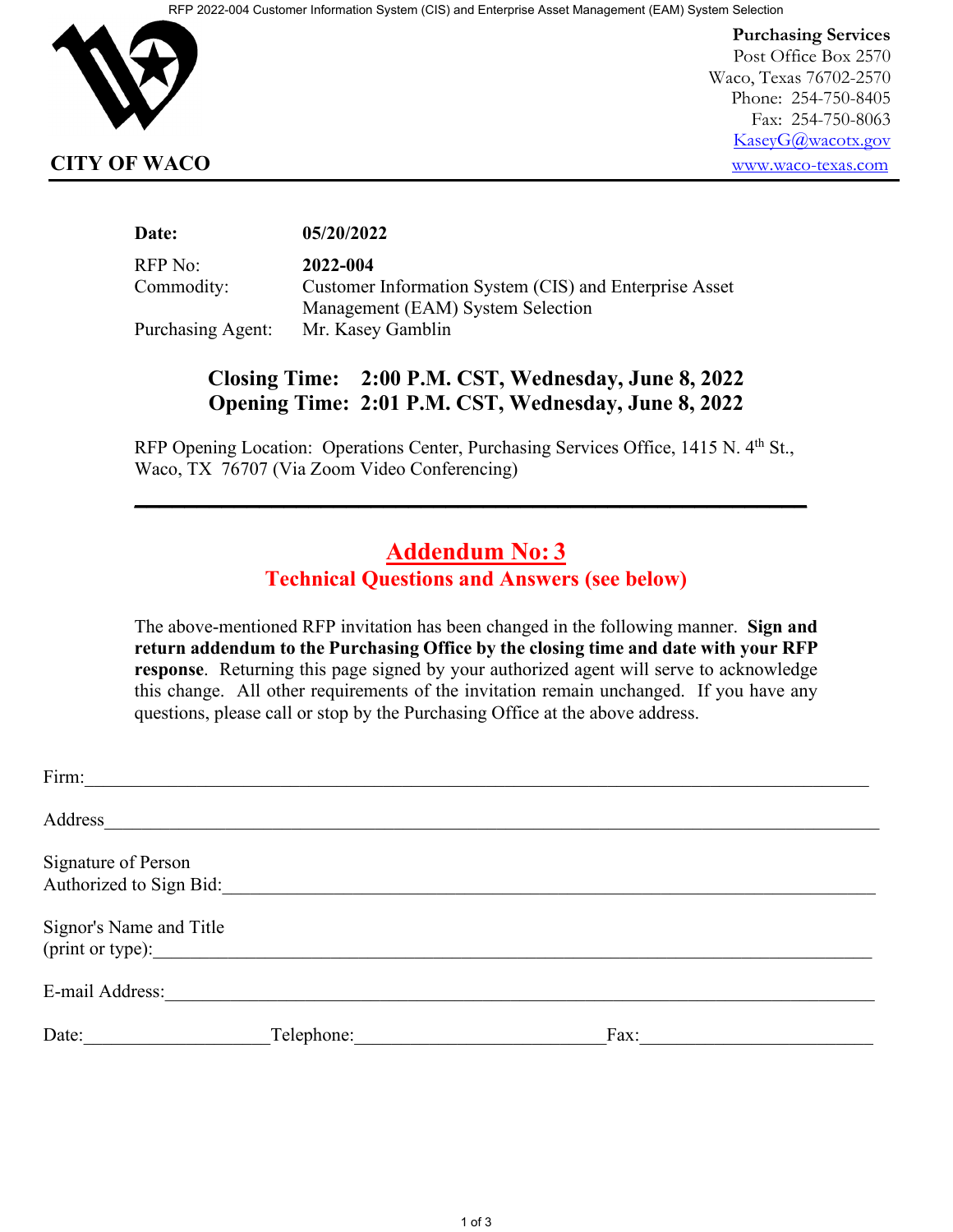# **Customer Information System (CIS) and Enterprise Asset Management (EAM) System Selection**

### **Questions**

- 1. Faster is listed as a Maintenance Management system where the City would like an integration. Can you please elaborate on how Faster is being used and what the information exchanged in an integration might be? Is the City open to replacing Faster as part of this project?
	- a. The City's Fleet Division uses FASTER for asset management and work orders. The City is open to replacing FASTER if there is a better integrated solution.
- 2. Can you please elaborate on the expectation of information to be exchanged between LINKO and the new CIS (if any)?
	- a. We would like to know if there is the potential to have an Open API integration with LINKO. We are interested to know if firms integrate via Open API solutions with the products that we currently own. We might have a need to transfer data from LINKO to the CIS environment at some point.
- 3. Is the Infrastructure information in "Vantage Point" readily available in the GIS (ESRI)? If so, is there really a need for an interface to Vantage Point with the new CIS or can the CIS expose infrastructure layers directly from ESRI?
	- a. Yes the information is available in GIS, in fact it is in GIS, and that's where Vantage Points reads it from. The CIS should be able to read directly from our GIS database/map services.
- 4. Is there any integration needed between RockSolid 311 and the CIS or would that interface just be with the EAM to create Work Orders?
	- a. If your firm has an integration (Open API) with Rock Solid 311, we would like to see those details documented.
- 5. Are you interested in optional modules? Integrated payment processing modules?
	- a. The City of Waco Using Selectron through a water portal right now. We are interested in seeing what you have to offer with payment modules and if you have integrations with Selectron as well.
	- b. For AMI the City only wants the read used for billing in CIS, interested in the possibilities.
- 8. How do IT and Utilities work together?
	- a. Utilities have the power users. Utilities has a great relationship with IT.
- 9. Change management and project management.
	- a. There is complete buy-in for a new system from the City Manager's Office. The City has long-term staff that are dedicated. Customer Service has a very high buy-in; Managers are excited about it; Field Staff is not as much of a concern as younger staff are coming in; Plant Staff seem to be the most resistant. The City has started backfilling and cross training to relieve key staff of their duties so they can be involved during implementation.